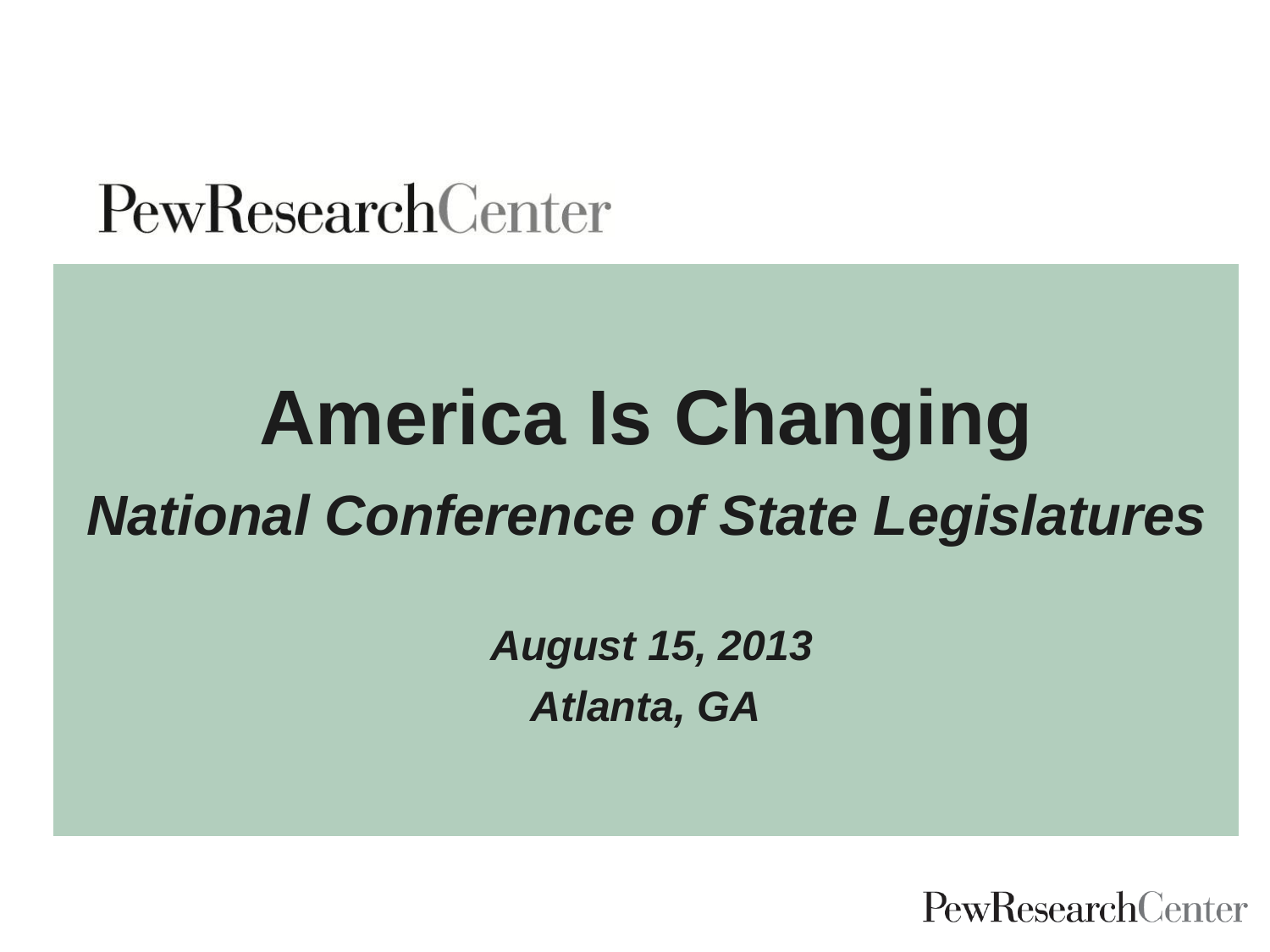- Race and Immigration
- Family, Marriage and Gender
- Young and Old

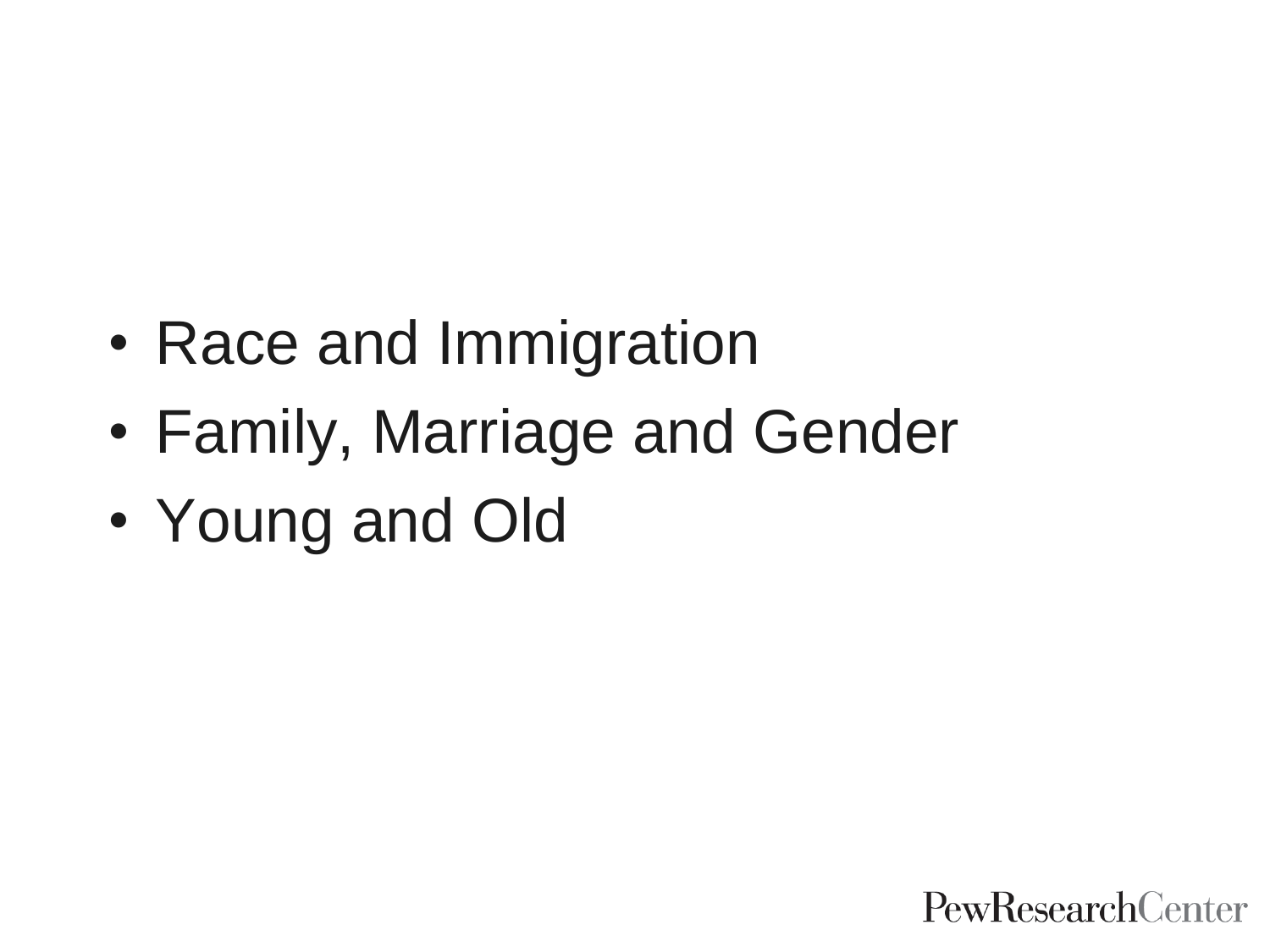#### **Share of U.S. Population Growth by Race and Ethnicity, 2000-2010**



92% of U.S. population growth between 2000 and 2010 was among non-whites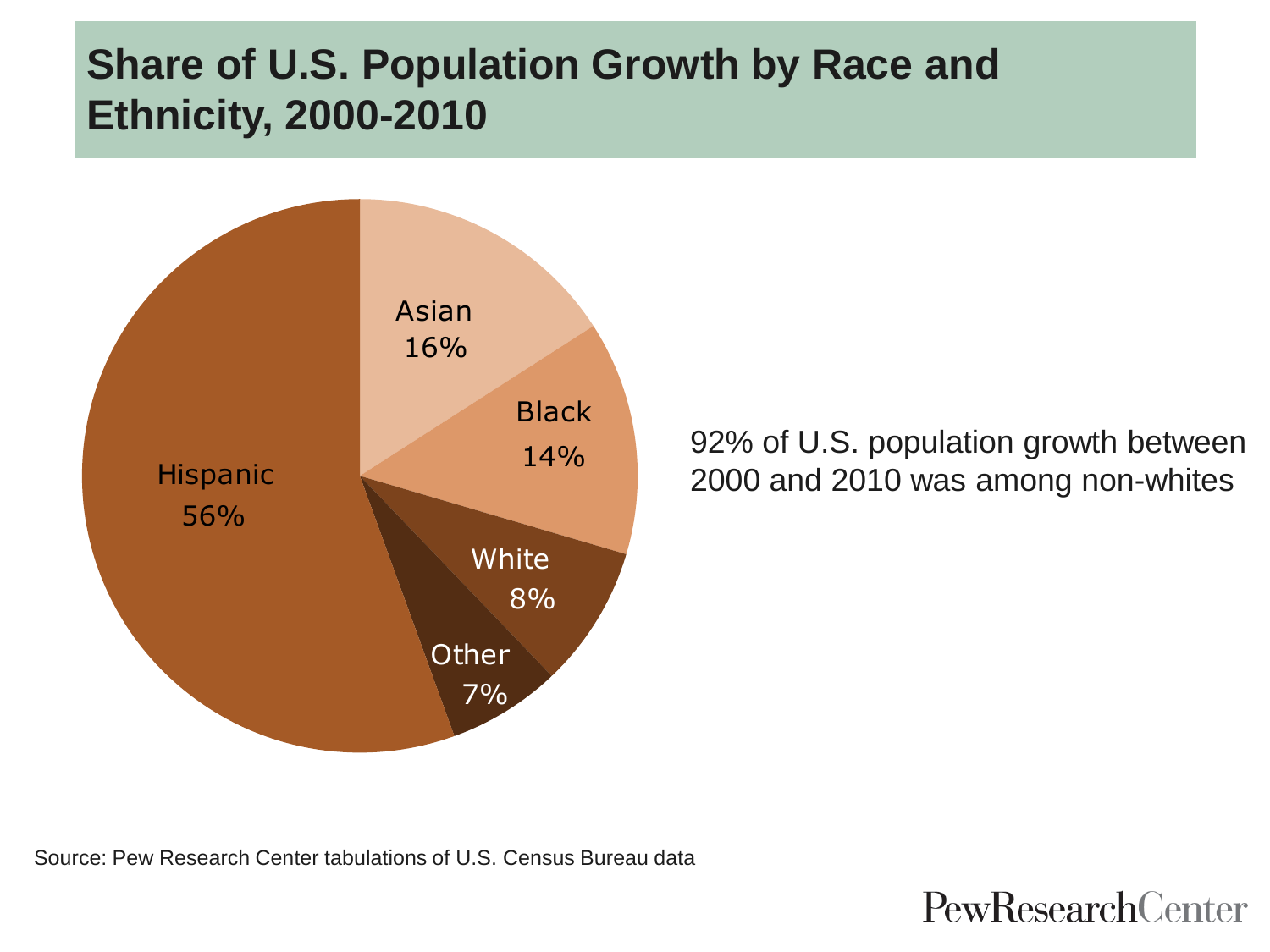#### **Meet the New Immigrants: Asians Overtake Hispanics** (% of immigrants, by year of arrival, 2000-2010)



Source: Pew Research Center analysis of the Decennial Census and American Community Surveys (ACS) Integrated Public Use Microdata Sample (IPUMS) files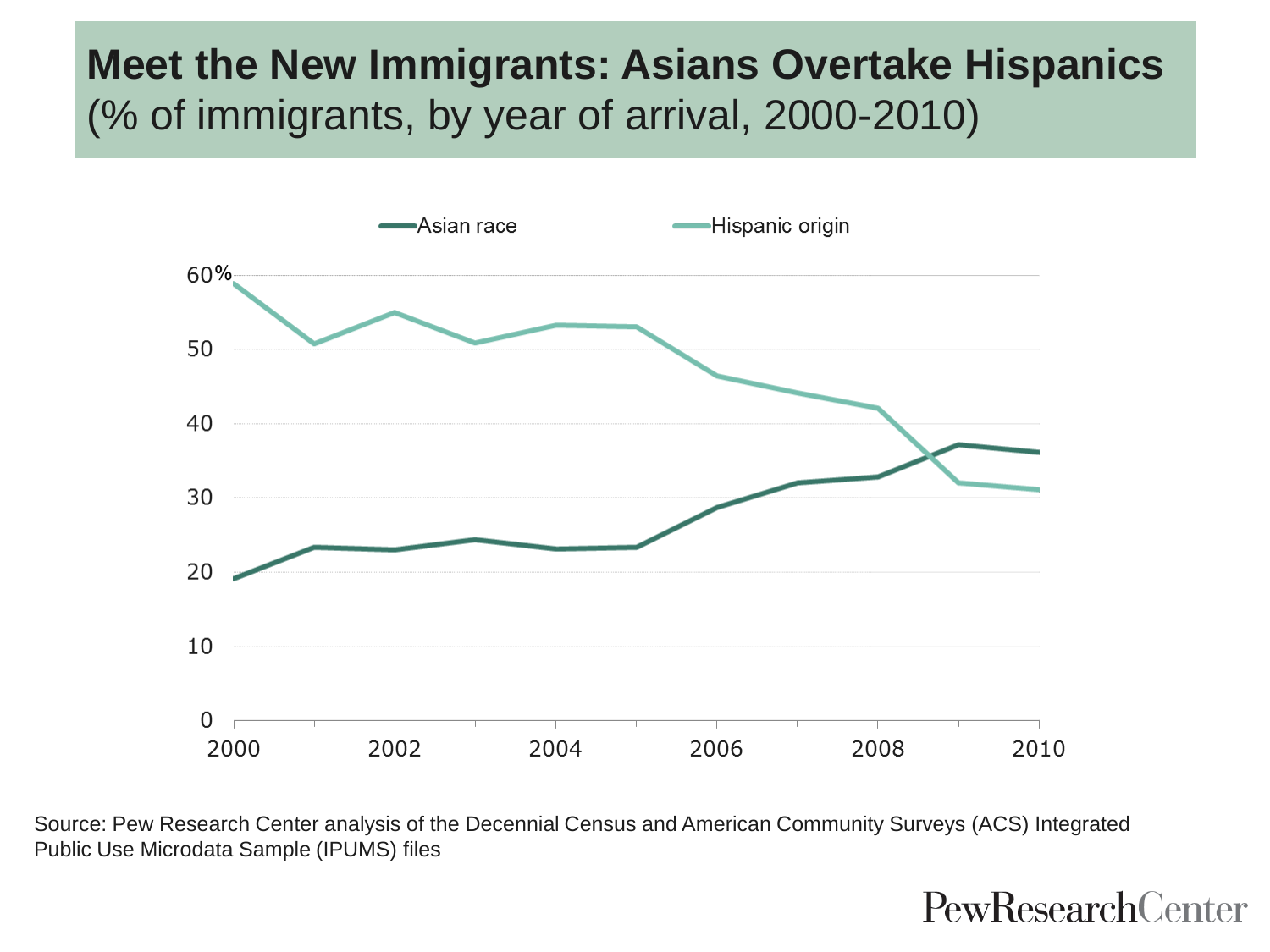## **Three Great Waves of Immigrants**  (% of total)



Notes: Immigrants from Canada and other areas not shown.

Sources: Pew Research Center analysis of Integrated Public Use Microdata Samples for 1980,1990, and 2000 Censuses and 2008 American Community Survey. 1840-1919 numbers from Table 2 of Yearbook of Immigration Statistics,2008. Office of Immigration Statistics. PewResearchCenter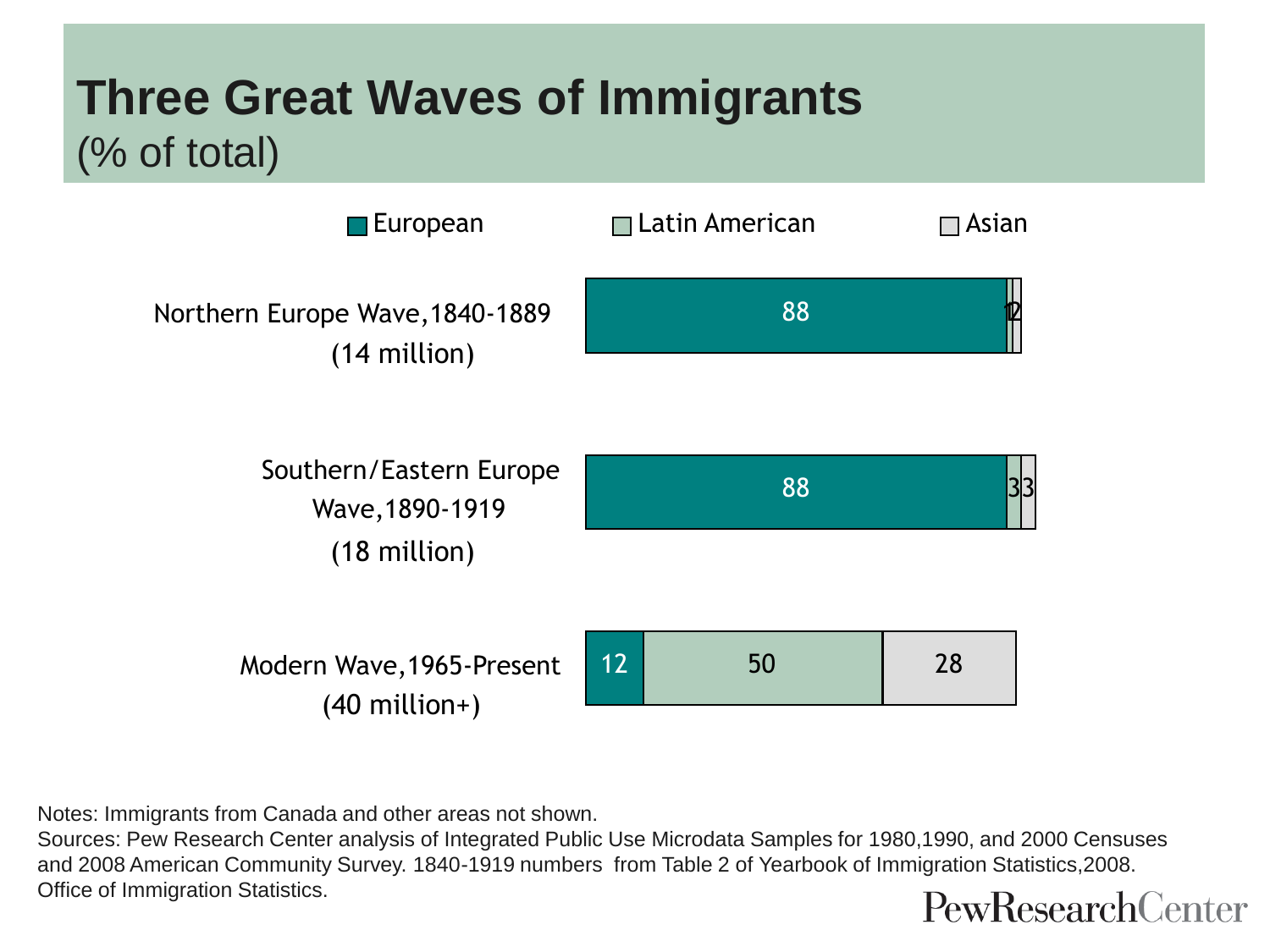## **'Immigrant Stock' Share of U.S. Population, Actual and Projected, 1900-2050**

 $(%)$ 



Source: 2000-2012 data and all second-generation data from Pew Research Center analysis of Current Population surveys, Integrated Microdata Sample (IPUMS) files; Pew Hispanic Center projections for 2020 to 2050 from Passel and Cohn (2008); historical trend from Passel and Cohn (2008) and Edmonston and Passel (1994)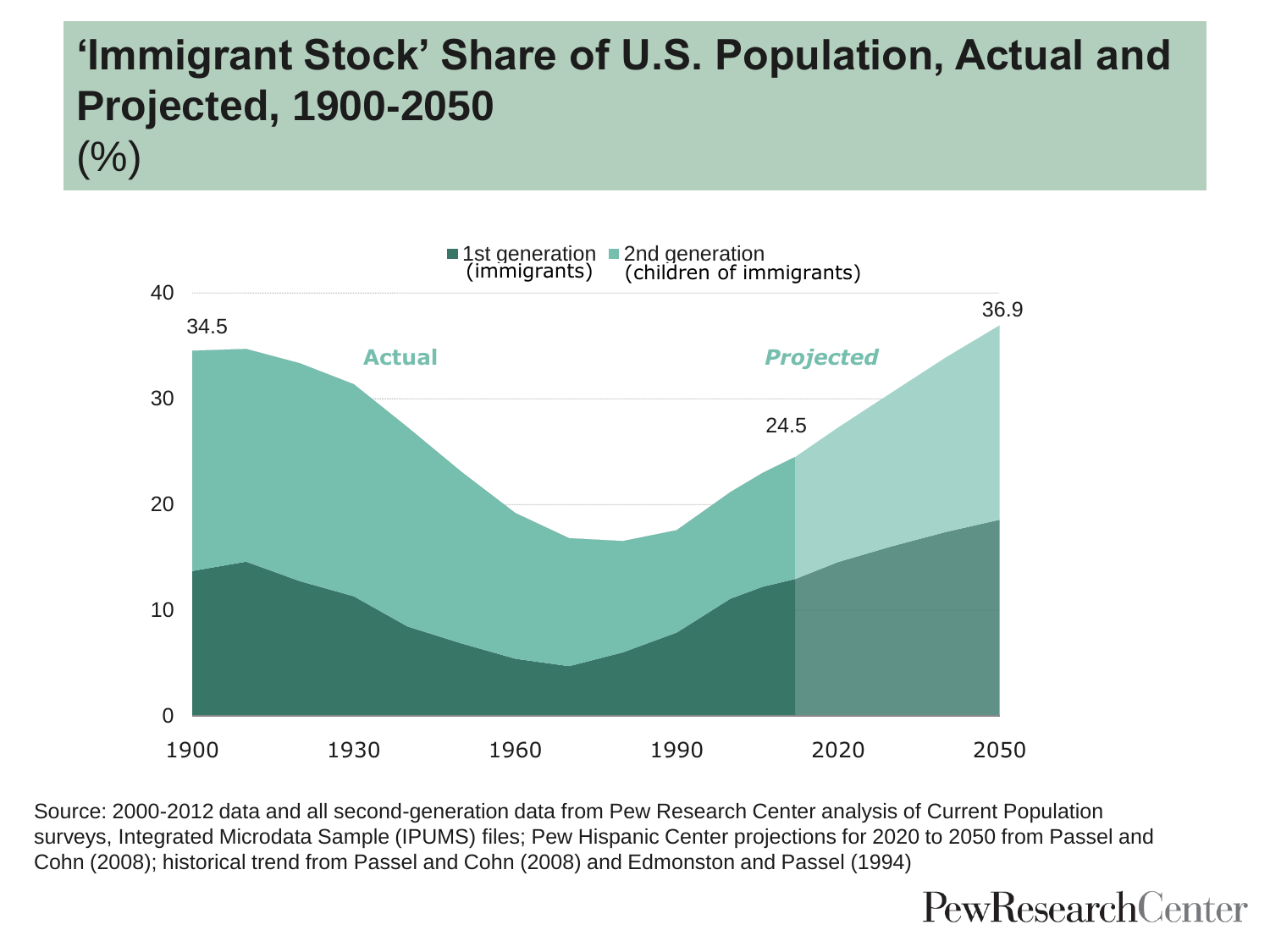#### **U.S Labor Force is Growing More Diverse**

• Hispanics will account for **74%** of the growth in the labor force from 2010 to 2020.

— Projection from U.S. Bureau of Labor Statistics (2012)

Immigrants and their children will account for **90%** of the growth of the labor force from 2010 to 2050.

—Projection from Pew Research Center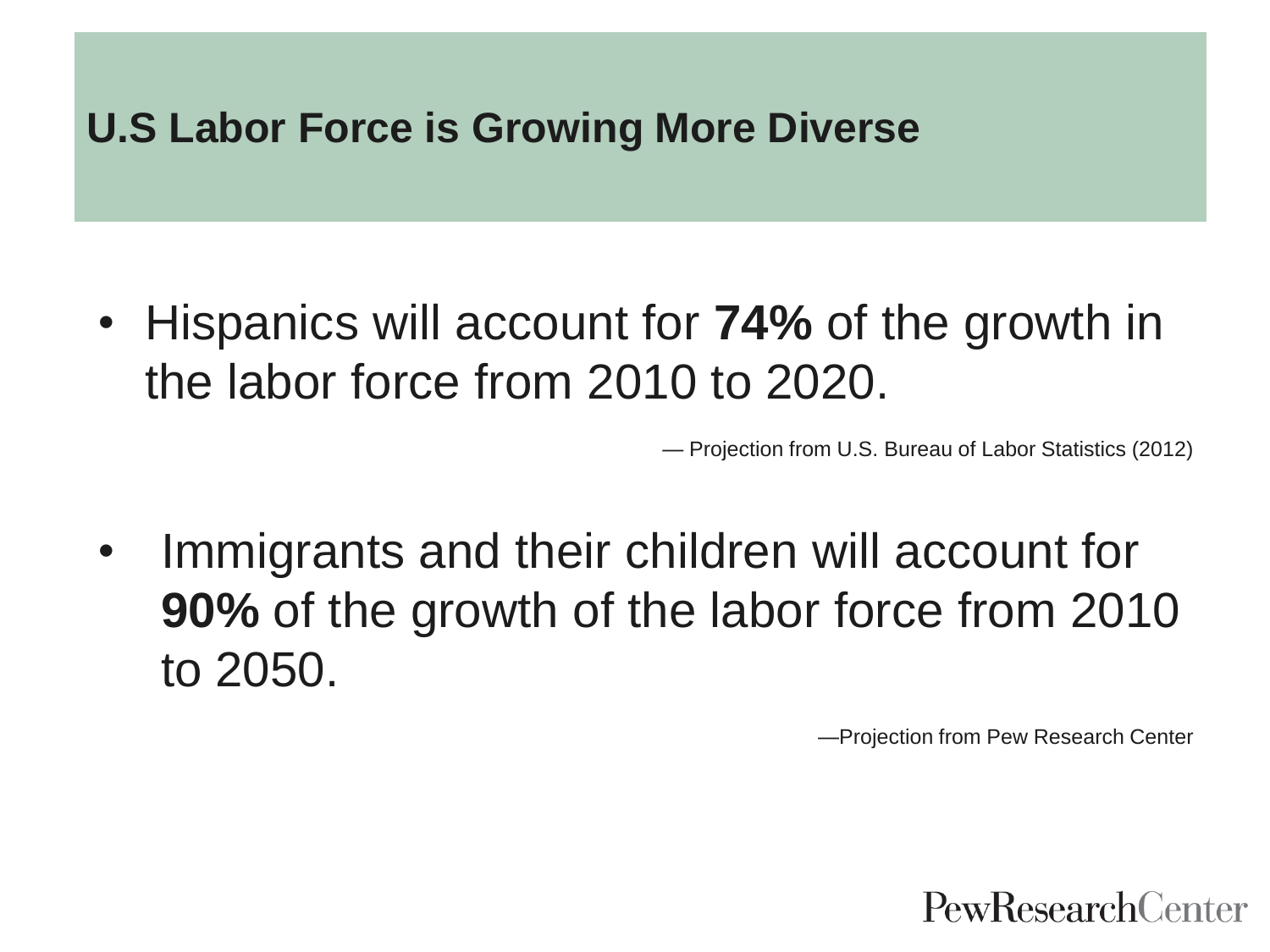## **The Changing Face of America, 1960-2060** (% of the total population)



Source: Pew Research Center historic population estimates for 1960-1990, Census Bureau population estimates for 2000-2010, and projections for 2020-2060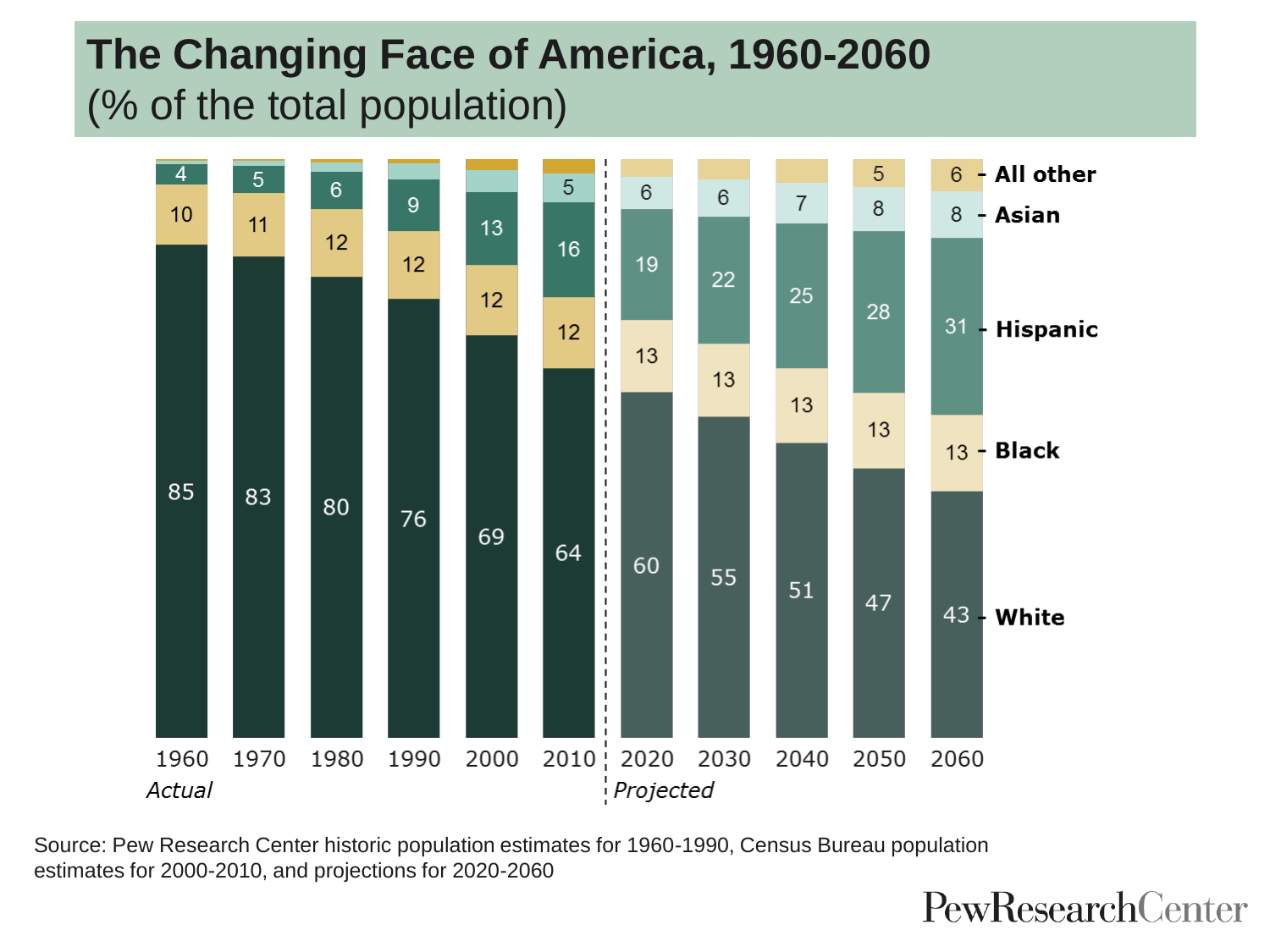#### **Intermarriage Trend, 1960-2010** (% of marriages involving spouses of a different race or ethnicity from each other)



Source: Pew Research Center analysis of the Decennial Census and American Community Survey (ACS) Integrated Public Use Microdata Sample (IPUMS) files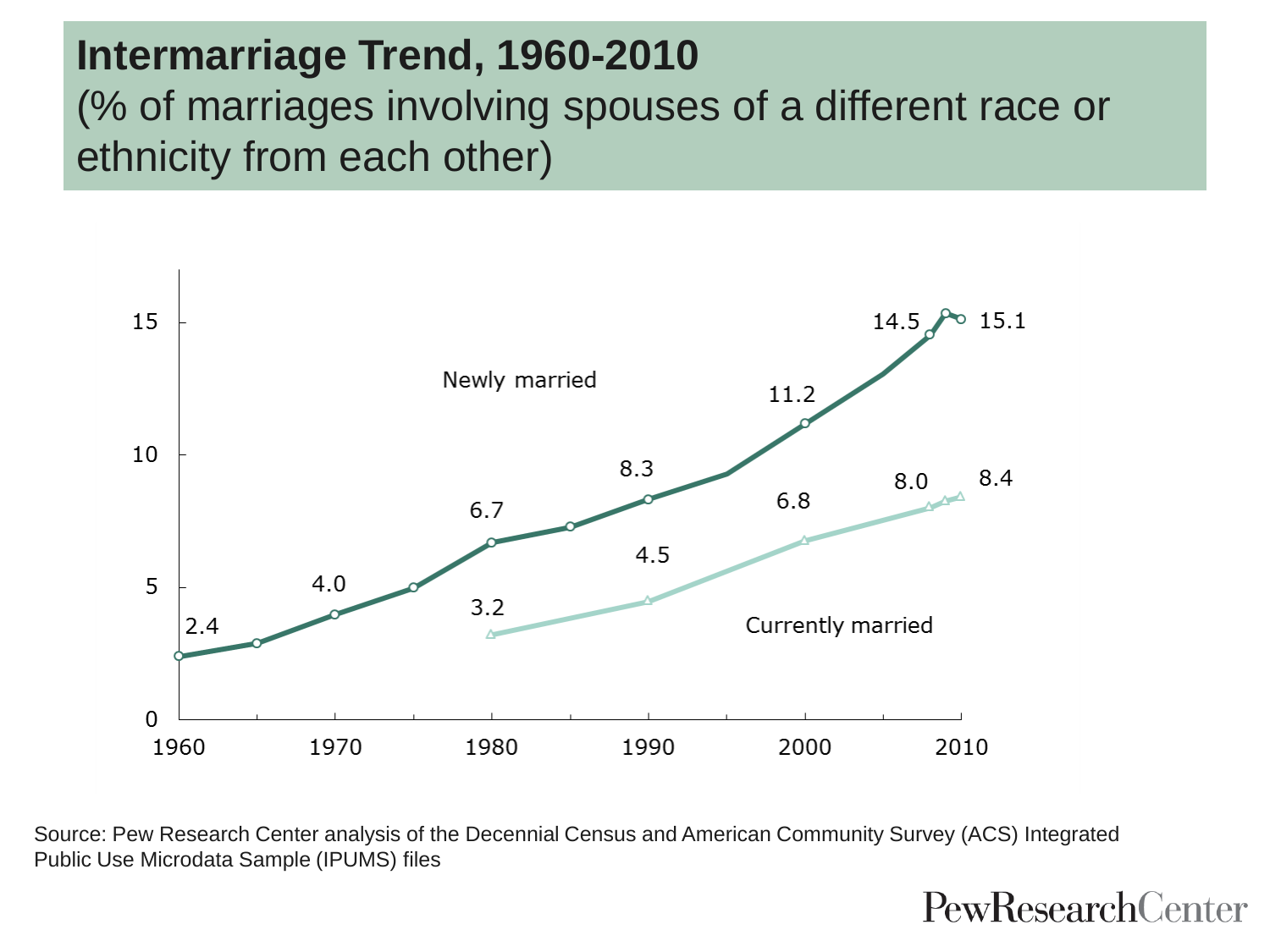#### **Intermarriage Rates, by Race and Ethnicity, 2010** (% of newlyweds married to someone of a different race/ethnicity)



Source: Pew Research Center analysis of 2010 ACS Integrated Public Use Microdata Sample (IPUMS) files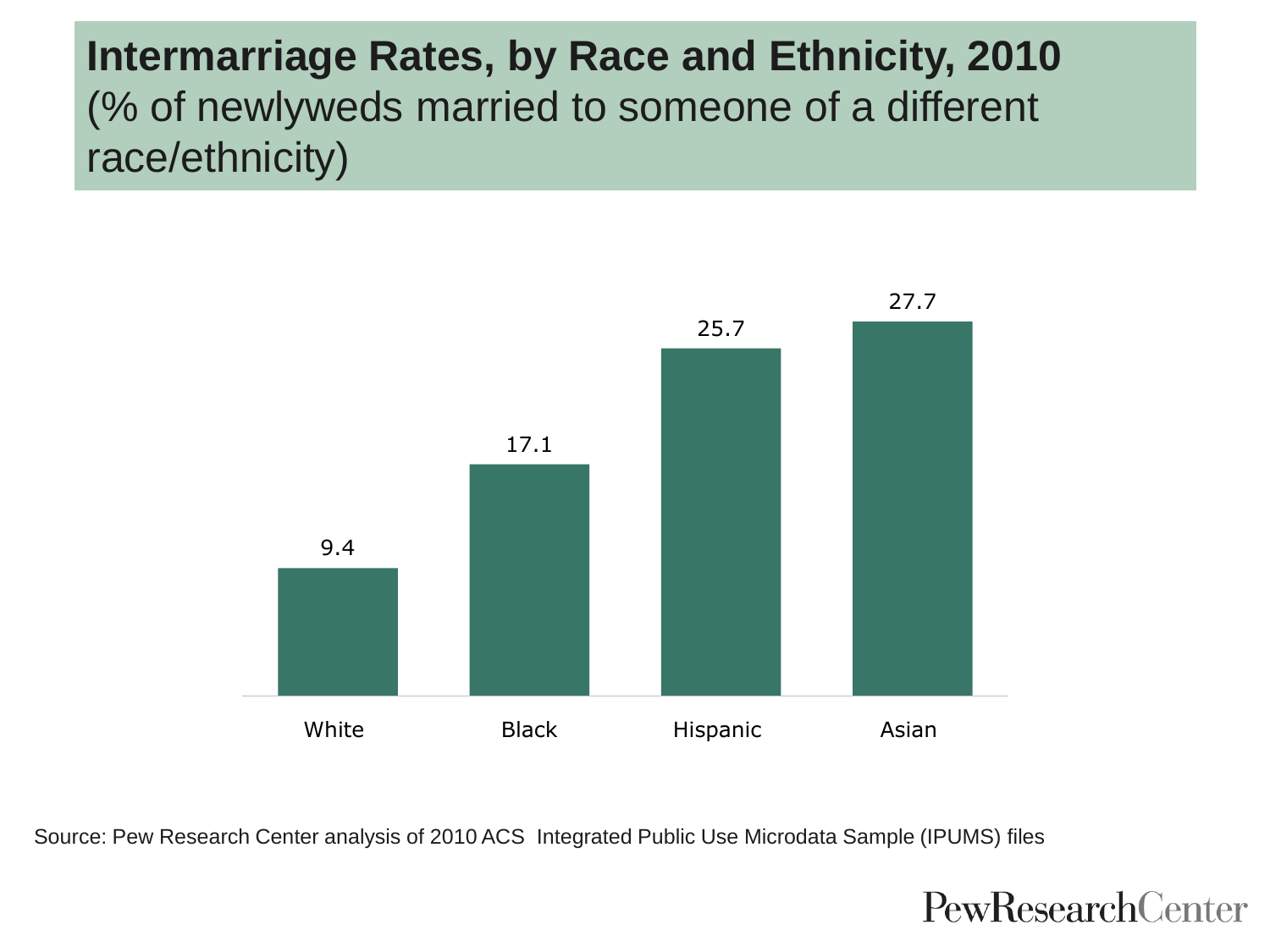#### **Do You Think of Obama as Black or Mixed Race?** (% saying…)

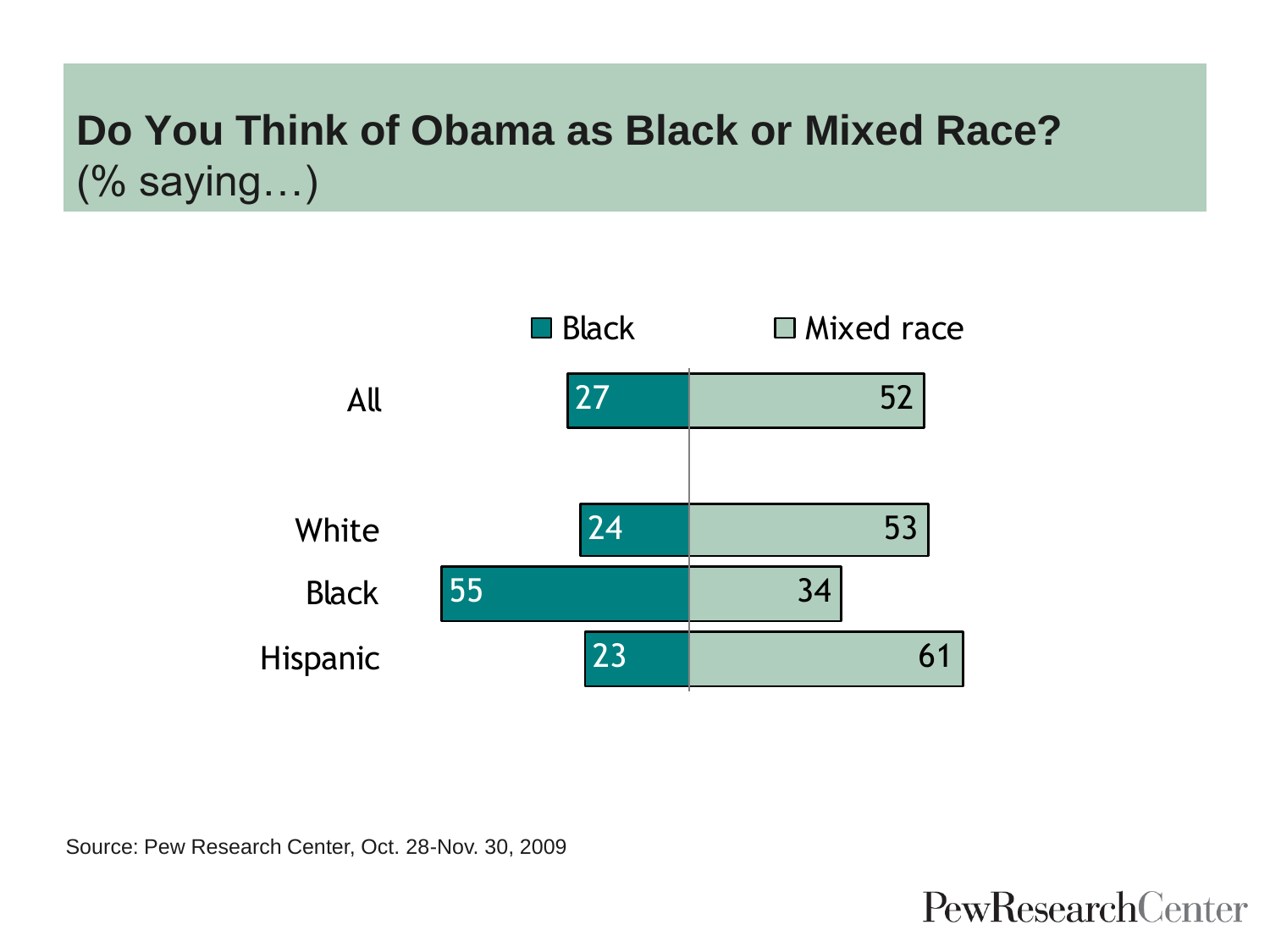#### **Current Marital Status, 1960-2011**  $(%)$



Source: Pew Research Center analysis of Decennial Census and American Community Survey data.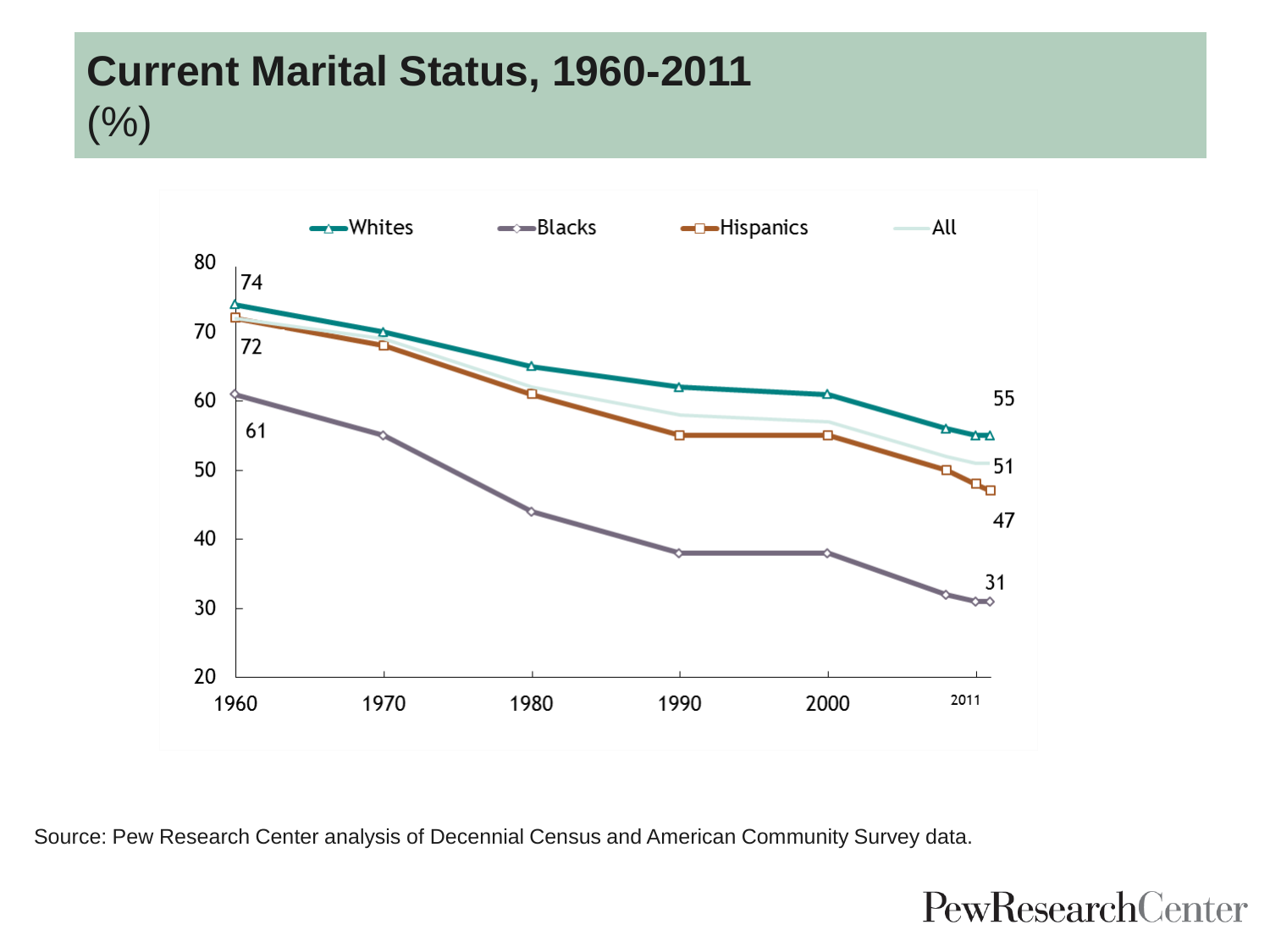## **Share of Births to Unmarried Women, by Race and Ethnicity**

 $(%)$ 



Source: For data from 1990 and later, statistics calculated using National Center for Health Statistics data. For years prior to 1990, data obtained from Ventura, Stephanie J., and Christine A. Bachrach. Nonmarital childbearing in the United States, 1940-1999. National Vital Statistics Reports; vol 48 no 16. Hyattsville, Maryland: National Center for Health Statistics.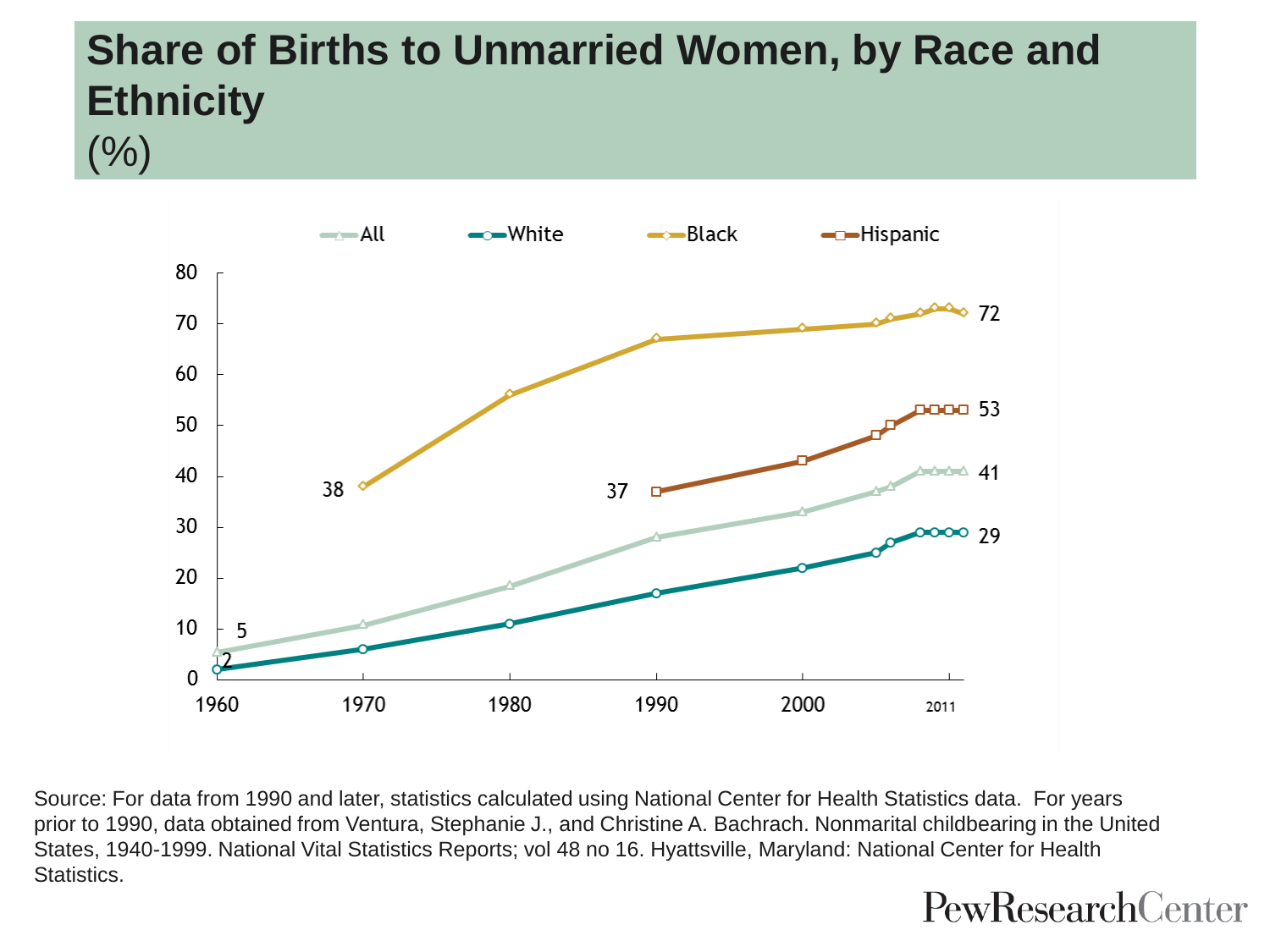#### **Mother as the Sole or Primary Provider: 1960-2011** (% based on households with children under 18)



Source: Pew Research Center analysis of the Decennial Census and American Community Surveys (ACS) Integrated Public Use Microdata Sample (IPUMS) files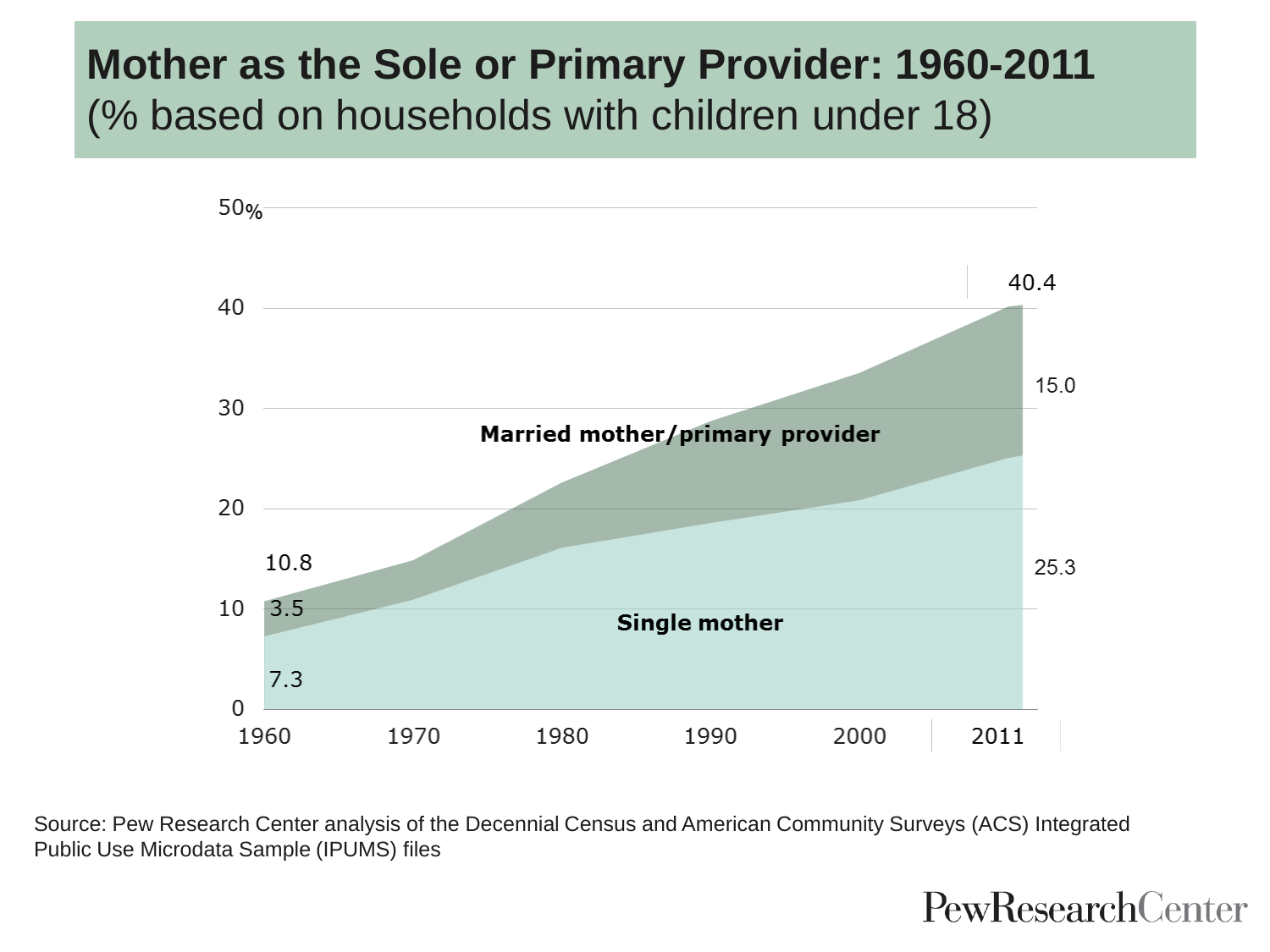## **Baby Boomers Approach 65**

- Every day for the next 18 years, 10,000 Baby Boomers will turn 65.
- Between now and 2050, the number of senior citizens will double –to about 84 million.
- Pew Research Center projections*,* based on Census data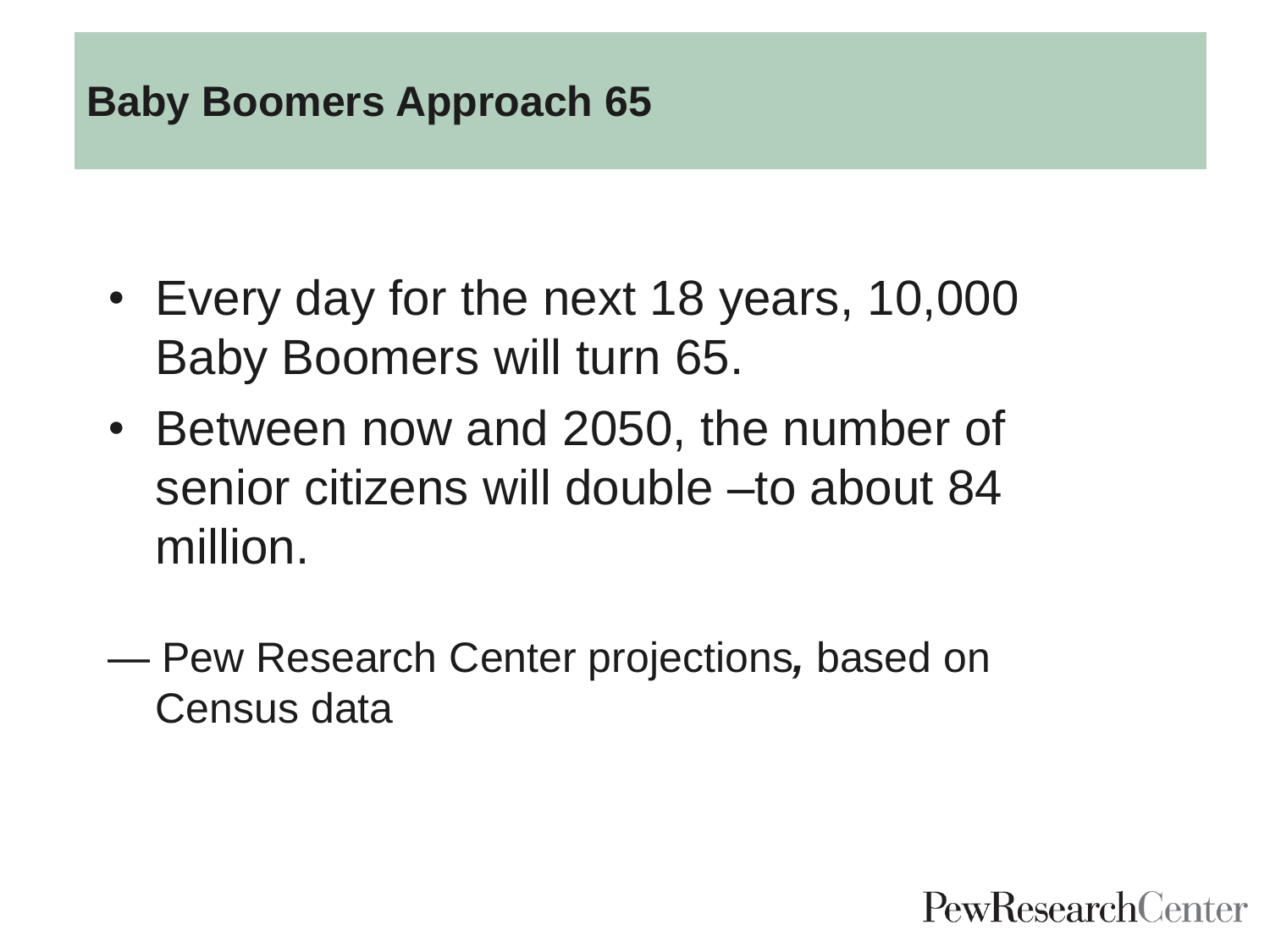#### **Total Dependency Ratio, Actual and Projected: 1960–2050**

(Children and older adults per 100 persons of working age )



Notes: Working ages are 18 to 64 years. Elderly are ages 65 and older. Projections for 2005–2050 indicated by broken line. Source: Pew Research Center, 2008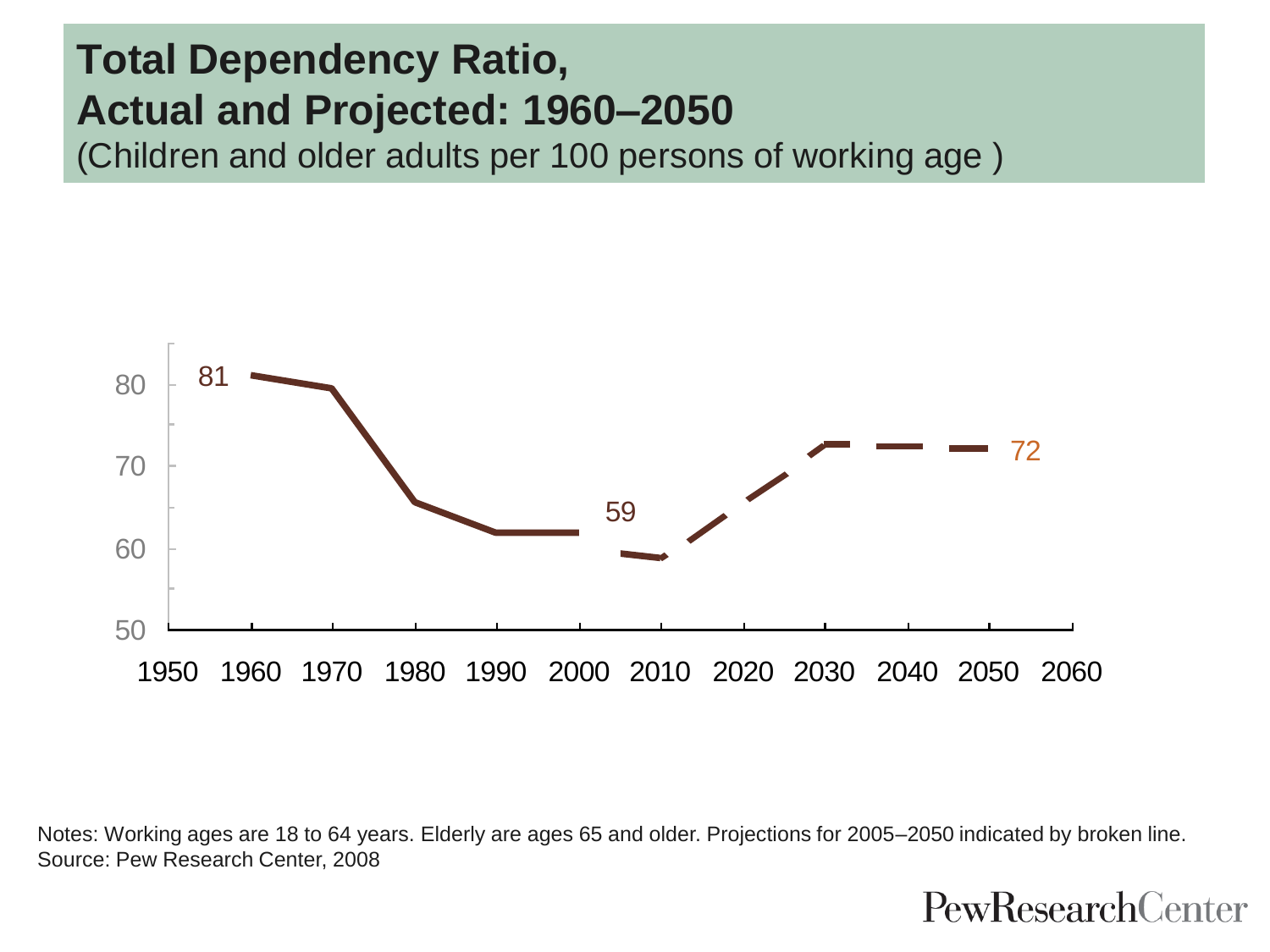## **Elderly Share of U.S. Population, Actual and Projected: 1960–2050** (% of total)



Note: Elderly are ages 65 and older. Projections for 2005–2050 indicated by broken line. Source: Pew Research Center, 2008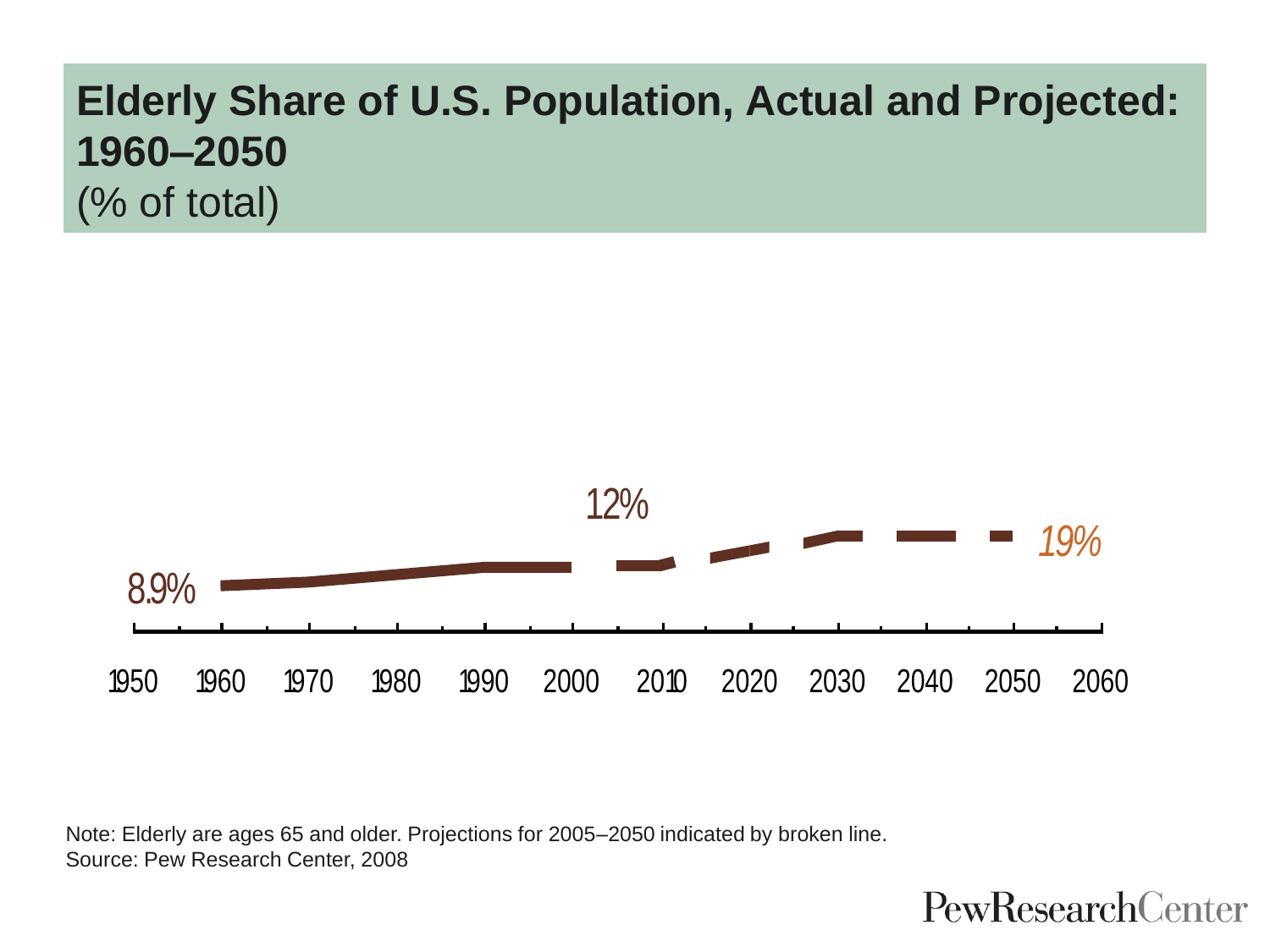## **Work Because You Need To? It Depends On Your Age**



Source: Pew Social & Demographic Trends, 2009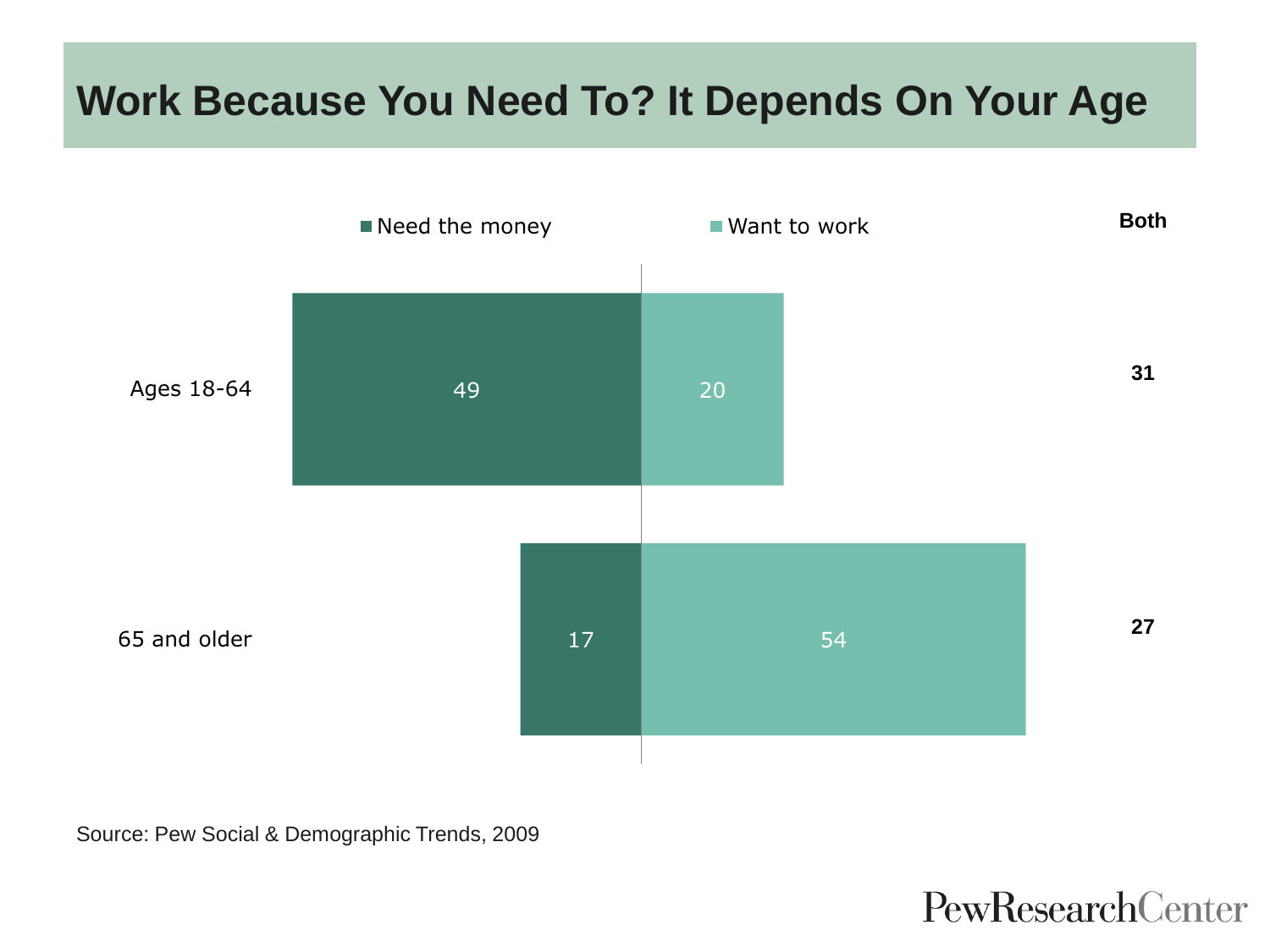## **Share of Households in Poverty by Age of Householder, 1967-2010**

*(%)*



Source: Pew Research Center tabulations of the Current Population Survey Annual Social and Economic Supplement (IPUMS)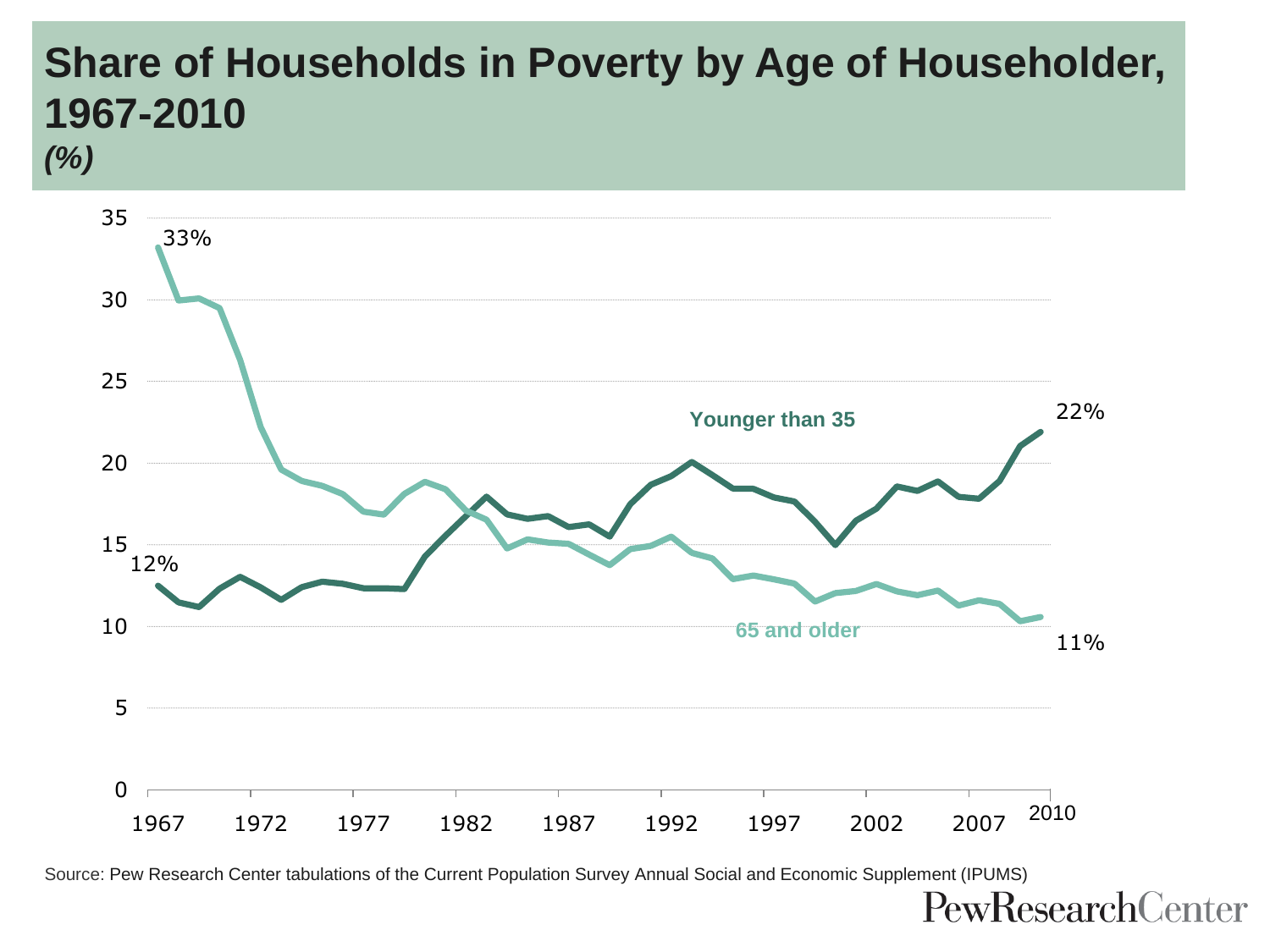#### **Median Net Worth by Age of Householder, 1984 and 2011** (in 2011 dollars)



Source: Pew Research Center tabulations of Survey of Income and Program Participation Data and U.S. Census Bureau P-70, No. 7; *Household Wealth and Asset Ownership: 1984: data from the Survey of Income and Program Participation*, Table E PewResearchCenter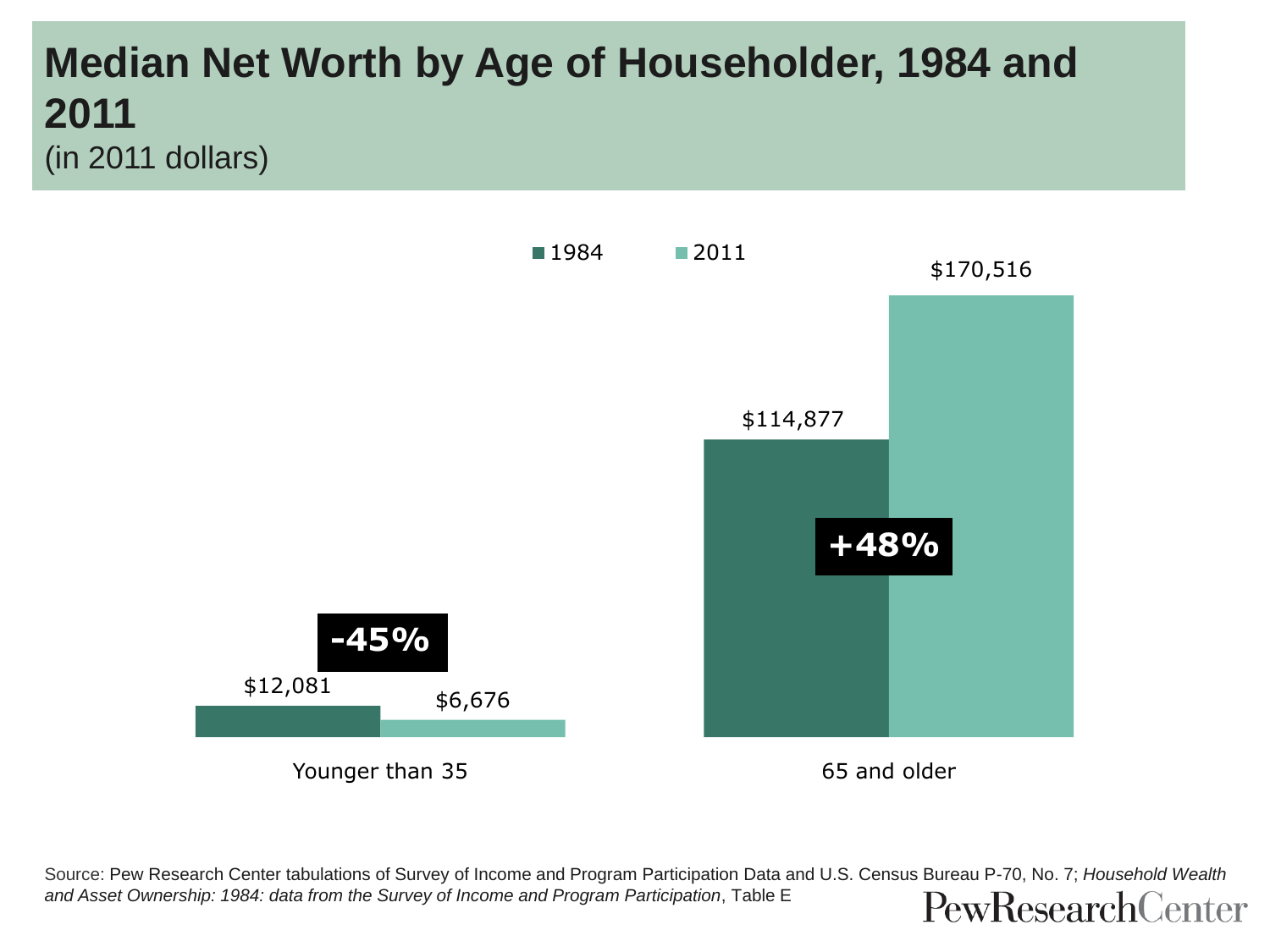#### **Rising Share of Young Adults Living with Parents** (% of adults ages 18 to 31 in each arrangement)



Source: Pew Research Center tabulations of Survey of Income and Program Participation data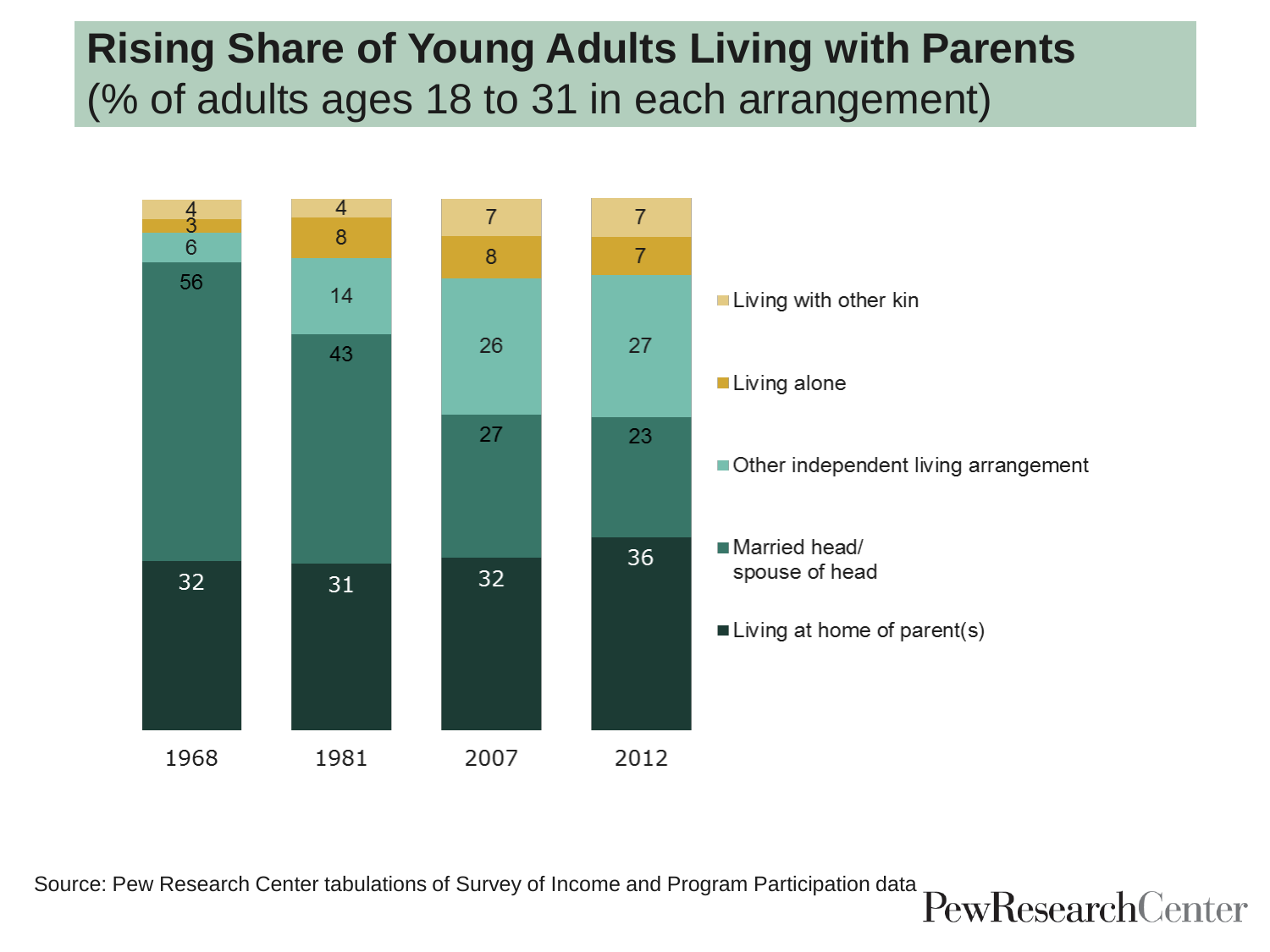#### **Federal Government Spending on Seniors, Children**

- In 1960, the federal government spent the same, per capita, on children and seniors.
- Today, the federal government spends **\$6.66** on seniors for every **\$1** it spends on children.

— Pew Research Center analysis of Urban Institute study, based on Budget of the U.S. government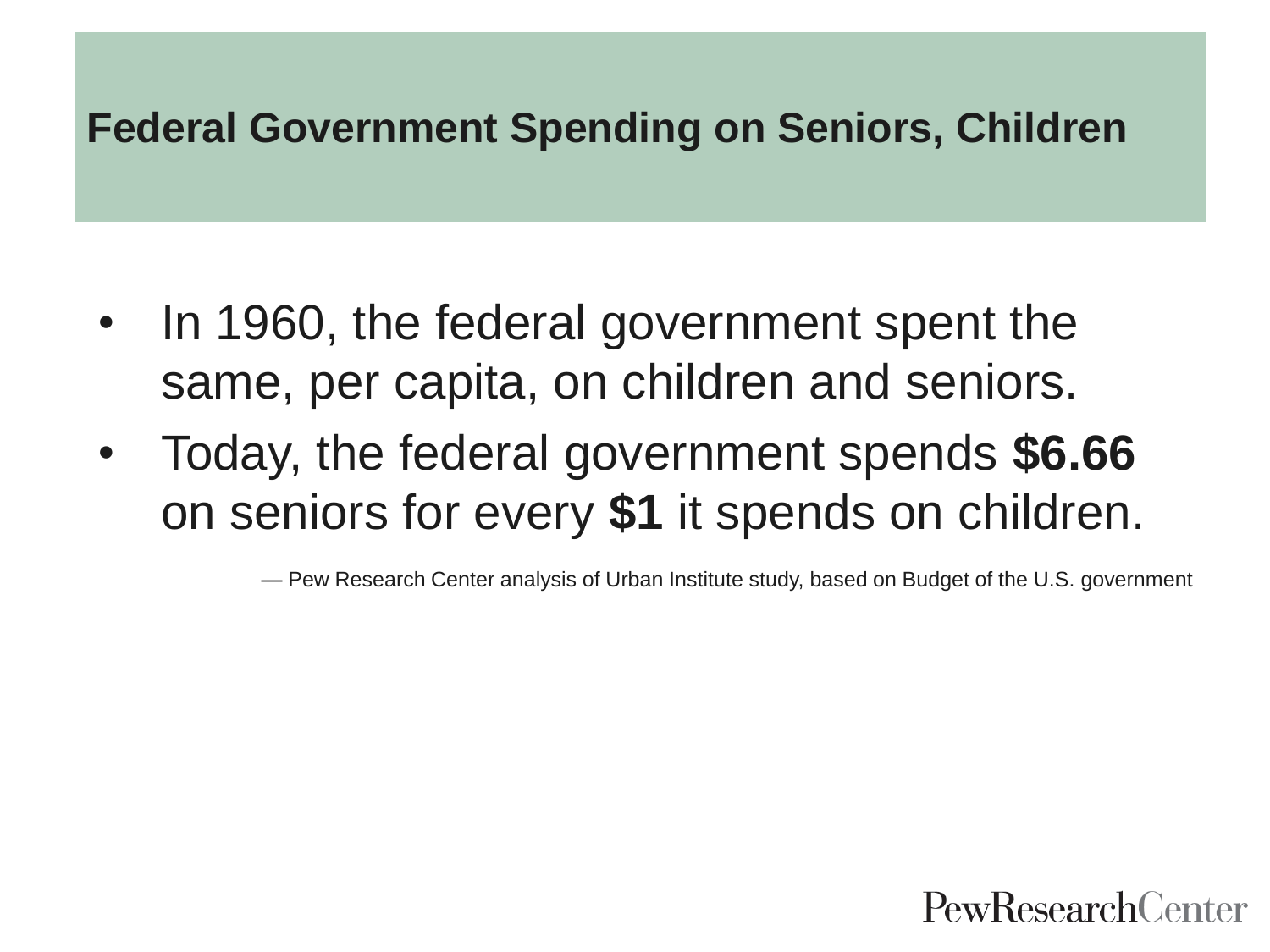#### **The Young/Old Voting Gap, 1972-2012** (% voting for Democratic candidate)



Sources: Current figures based on registered voters, Sept. 22-Oct. 4, 2011. Previous data based on exit polls. 1972 and 1976: CBS. 1980-1988: CBS/New York Times. 1992: Voter Research & Surveys. 1996 and 2000: Voter News Service. 2004 and 2008: National Election Pool. NOTE: From 1972 through 1988 oldest age category is 60 and older.<br>Pew $\mathrm{ResearchCenter}$